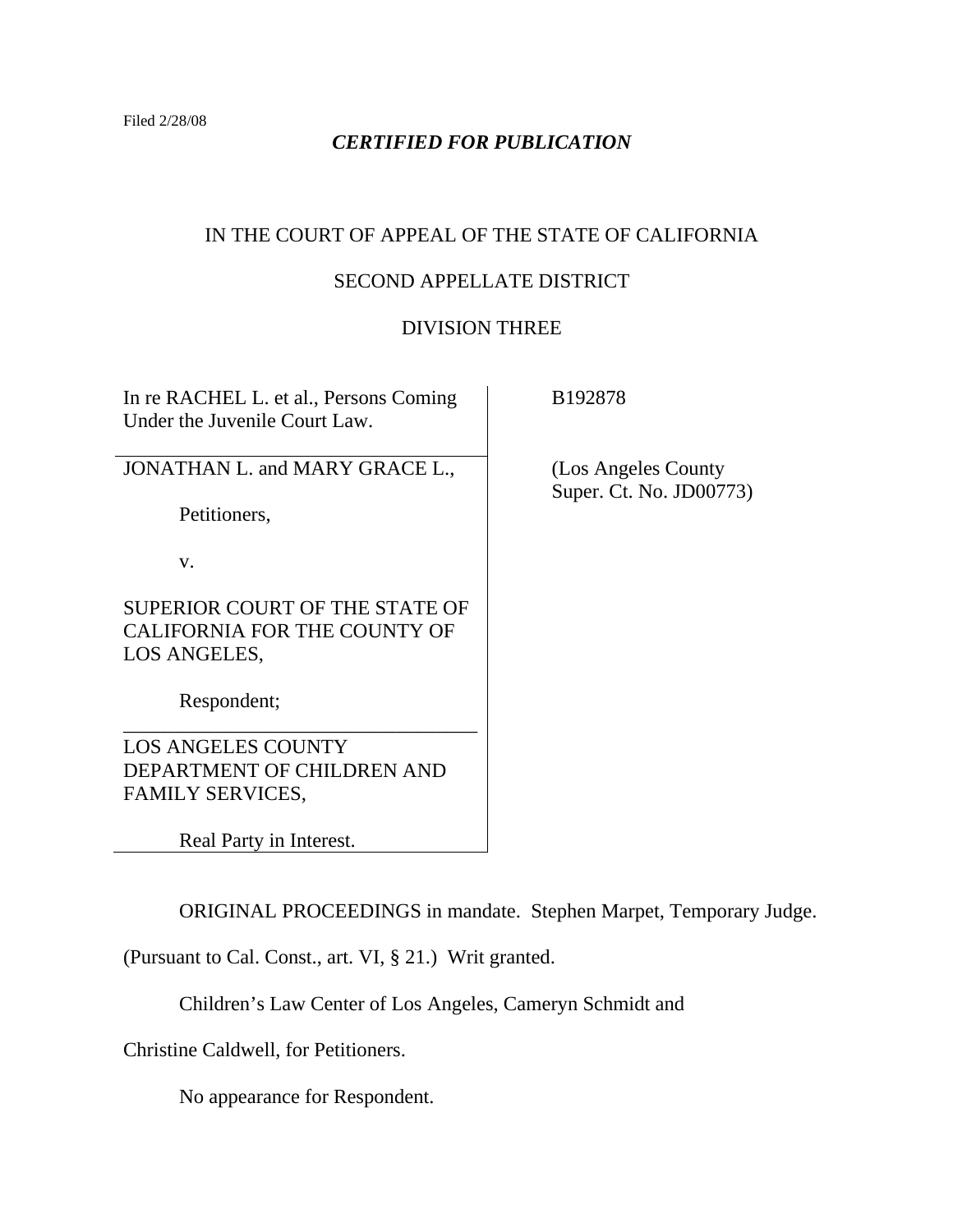Raymond G. Fortner, Jr., County Counsel, Larry Cory, Assistant County Counsel and Judith A. Luby, for Real Party in Interest.

**\_\_\_\_\_\_\_\_\_\_\_\_\_\_\_\_\_\_\_\_\_\_\_\_\_\_\_\_\_\_\_\_\_\_\_\_\_\_\_\_\_\_\_**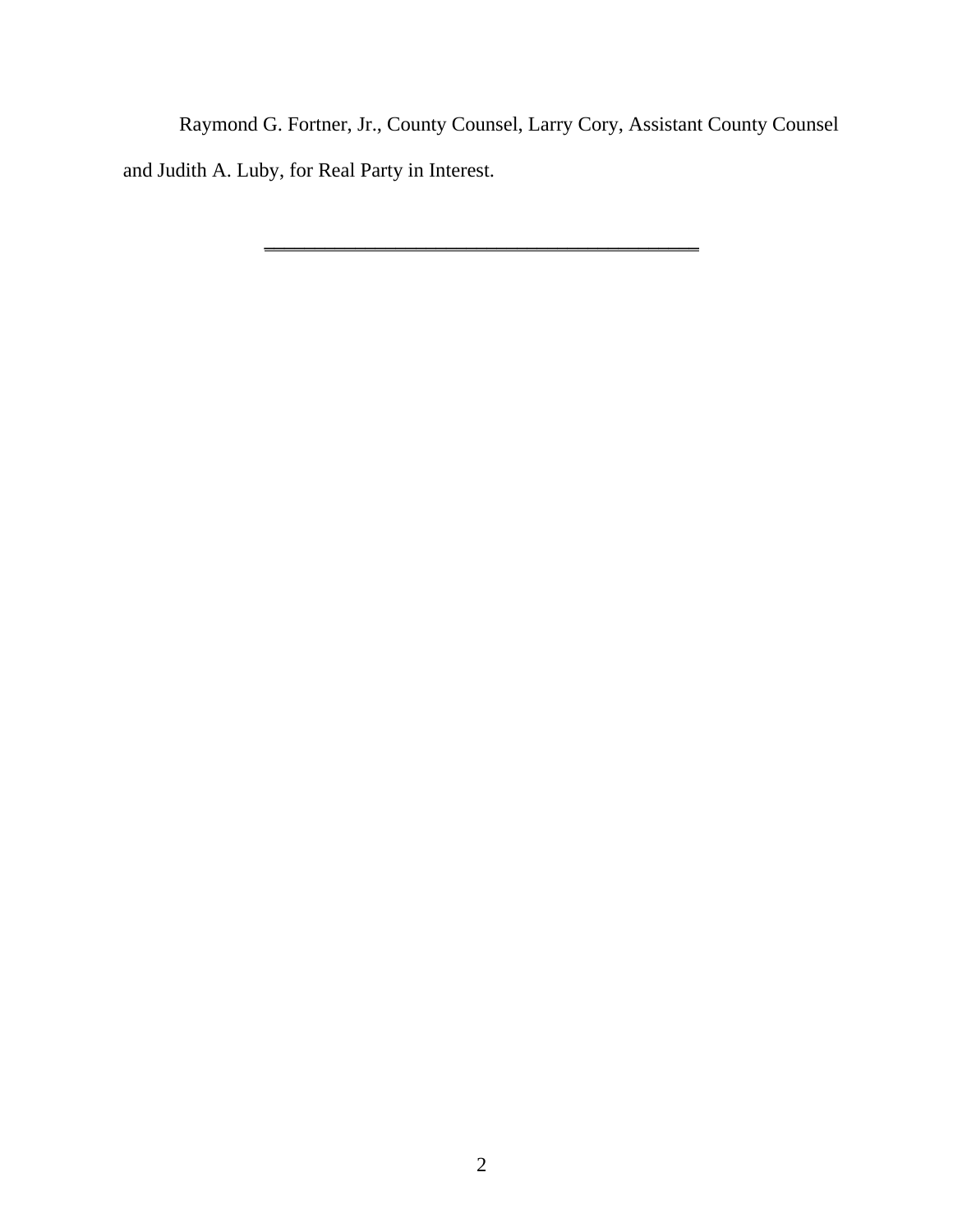In this dependency case (Welf. & Inst. Code, § 300), we consider the question whether parents can legally "home school" their children. The attorney for two of the three minor children in the case has petitioned this court for extraordinary writ relief, asking us to direct the juvenile court to order that the children be enrolled in a public or private school, and actually attend such a school.

 The trial court's reason for declining to order public or private schooling for the children was its belief that parents have a constitutional right to school their children in their own home. However, California courts have held that under provisions in the Education Code, parents do not have a constitutional right to home school their children. Thus, while the petition for extraordinary writ asserts that the trial court's refusal to order attendance in a public or private school was an abuse of discretion, we find the refusal was actually an error of law. It is clear to us that enrollment and attendance in a public full-time day school is required by California law for minor children unless (1) the child is enrolled in a private full-time day school and actually attends that private school, (2) the child is tutored by a person holding a valid state teaching credential for the grade being taught, or (3) one of the other few statutory exemptions to compulsory public school attendance (Ed. Code, § 48220 et seq.) applies to the child. Because the parents in this case have not demonstrated that any of these exemptions apply to their children, we will grant the petition for extraordinary writ.

### *BACKGROUND OF THE CASE*

 A Welfare and Institutions Code section 300 petition was filed on behalf of three minor children after the eldest of them reported physical and emotional mistreatment by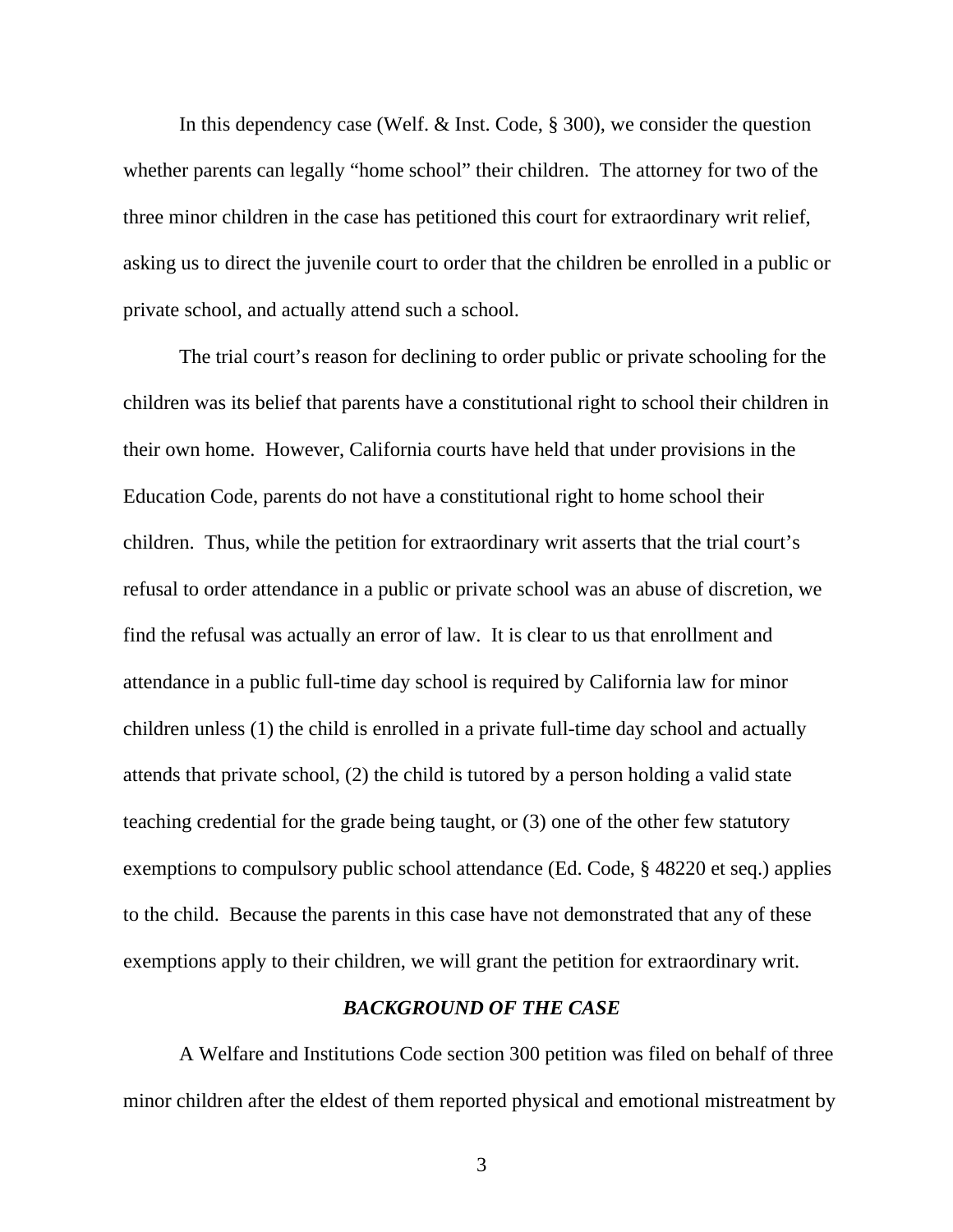the children's father. The Los Angeles County Department of Children and Family Services investigated the situation and discovered, among other things, that all eight of the children in the family had been home schooled by the mother rather than educated in a public or private school. **1**

 The attorney representing the younger two children asked the juvenile court to order that the children be enrolled in a public or private school. The dependency court declined to make such an order despite the court's opinion that the home schooling the children were receiving was "lousy," "meager," and "bad," and despite the court's opinion that keeping the children at home deprived them of situations where (1) they could interact with people outside the family, (2) there are people who could provide help if something is amiss in the children's lives, and (3) they could develop emotionally in a broader world than the parents' "cloistered" setting. As noted above, the court ruled that the parents have a constitutional right to home school the children. From that ruling the attorney for the younger children seeks extraordinary writ relief.

#### *DISCUSSION*

## 1. *California's Provisions for Compulsory Education of Minor Children*

 Article IX, section 1 of California's Constitution states: "A general diffusion of knowledge and intelligence being essential to the preservation of the rights and liberties

**<sup>1</sup>** Over the years, the parents of the children have given various reasons for not sending the children to school. Although previously they stated they do not believe in the policies of the public school system, more recently they have asserted that they home school because of their religious beliefs. The father also recently opined that educating children outside the home exposes them to "snitches."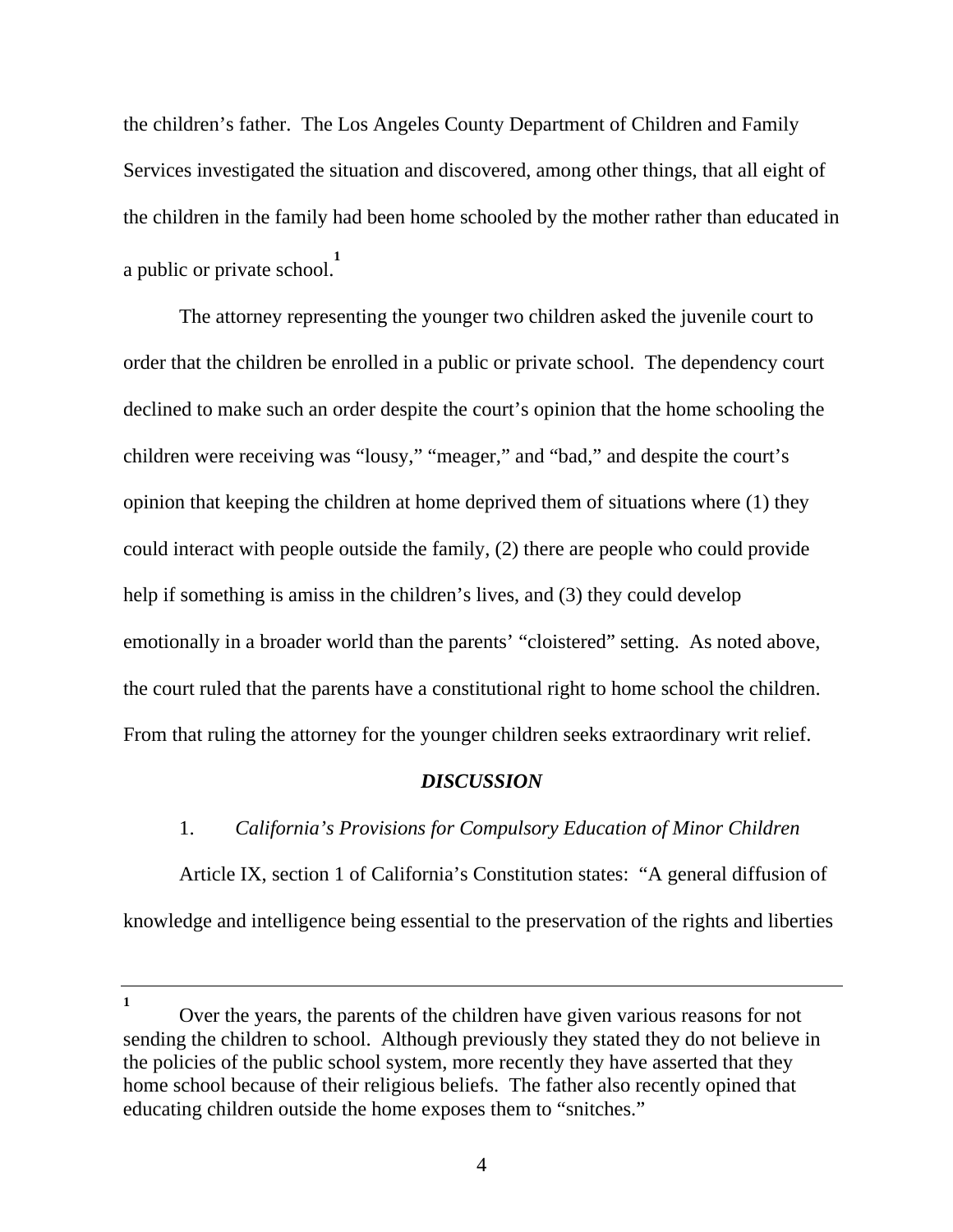of the people, the Legislature shall encourage by all suitable means the promotion of intellectual, scientific, moral, and agricultural improvement."

 "In obedience to the constitutional mandate to bring about a general diffusion of knowledge and intelligence, the Legislature, over the years, enacted a series of laws. A primary purpose of the educational system is to train school children in good citizenship, patriotism and loyalty to the state and the nation as a means of protecting the public welfare. [Citation.] The Supreme Court of the United States, in the case of *Pierce v. Society of Sisters*, 268 U.S. 510 [45 S.Ct. 571, 69 L.Ed. 1070, 39 A.L.R. 468], held that: 'No question is raised concerning the power of the state reasonably to regulate all schools, to inspect, supervise and examine them, their teachers and pupils; to require that all children of proper age attend some school, that teachers shall be of good moral character and patriotic disposition, that certain studies plainly essential to good citizenship must be taught, and that nothing be taught which is manifestly inimical to the public welfare.' [¶] Included in the laws governing the educational program were those regulating the attendance of children at school and the power of the state to enforce compulsory education of children within the state at some school is beyond question. (*Meyer v. Nebraska*, 262 U.S. 390 [43 S.Ct. 625, 628, 67 L.Ed. 1042, 29 A.L.R. 1446]; *Ex parte Liddell*, 93 Cal. 633, 640 [29 P. 251]." (*In re Shinn* (1961) 195 Cal.App.2d 683, 686-687.)

 Full-time public school education for persons between the ages of six and eighteen is compulsory under California's compulsory education law (Ed. Code,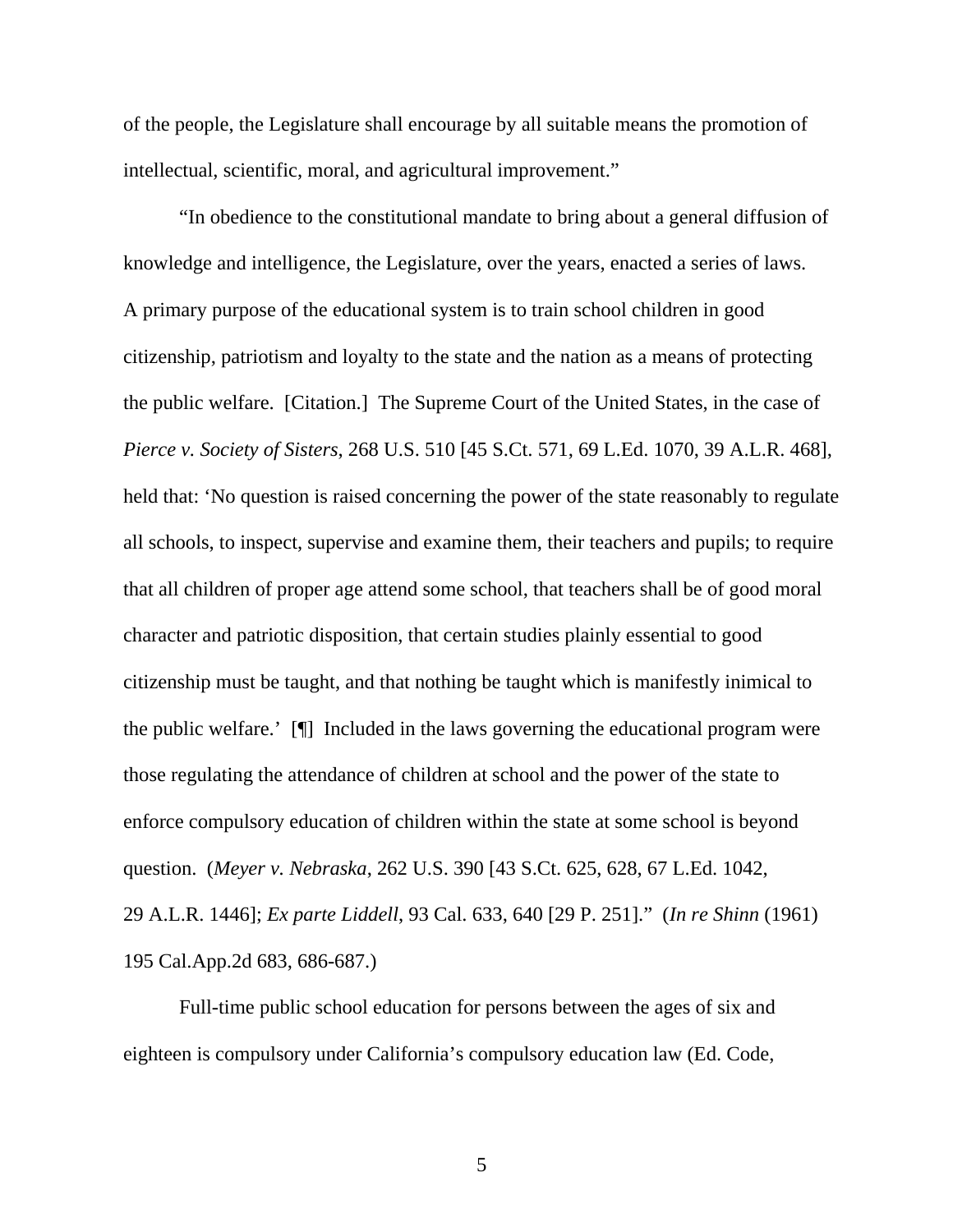§ 48200 et seq.), <sup>2</sup> "and each parent, guardian, or other person having control or charge of the pupil shall send the pupil to the public full-time day school . . . and for the full time designated as the length of the schoolday by the governing board of the school district" (§ 48200). Exemptions to compulsory public school education are made for, among others, children who (1) attend a private full-time day school (§ 48222) or (2) are instructed by a tutor who holds a valid state teaching credential for the grade being taught (§ 48224). These provisions of the Education Code (in their predecessor section numbers) were held to be constitutional in *People v. Turner* (1953) 121 Cal.App.2d Supp. 861, 865 et seq., ("*Turner*"), and an appeal to the United States Supreme Court from that decision was dismissed for want of a substantial federal question in *Turner v. People of the State of California* (1954) 347 U.S. 972 [98 L.Ed. 1112, 74 S.Ct. 785]. *Turner* was cited with approval in *In re Shinn*, *supra*, 195 Cal.App.2d at p. 694 ("*Shinn*").

 In *Shinn*, children were found to be habitually truant and were made wards of the juvenile court because their parents violated the compulsory education laws in effect at that time. The laws were former sections 12101, 12154, and 12155, which were predecessors to current sections 48200, 48222, and 48224, respectively. (*Shinn*, *supra*, 195 Cal.App.2d at pp. 687, 693-694.)

 In *Turner*, the court affirmed a judgment of conviction of parents who refused to send their children to public school and instead provided them with instruction that did

**<sup>2</sup>** Unless otherwise indicated, all references herein to statutes are to the Education Code.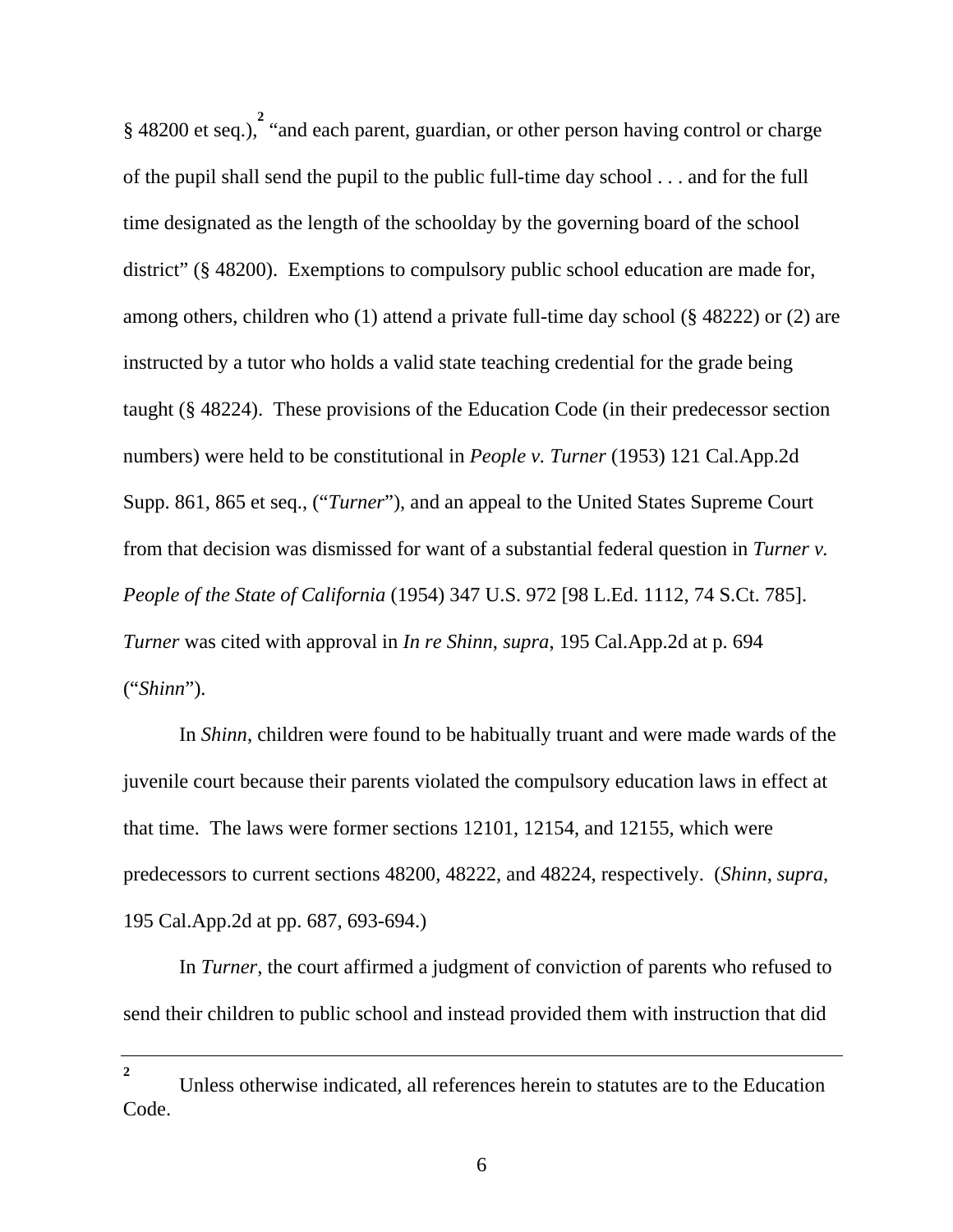not come within the exemptions to the compulsory public school education law. The appellant parents were convicted of violating former section 16601, a predecessor to current section 48200. Former sections 16624, and 16625 provided exemptions for children attending private full-time day school and children being educated by a person holding a valid teaching credential, but the parents did not make use of the exemptions. (*Turner*, *supra*, 121 Cal.App.2d Supp. at pp. 863-864.)

 The parents in *Turner* contended that former section 16601 was unconstitutional because it deprived them of a right to determine how and where their children should be educated. Citing *Pierce v. Society of Sisters* (1925) 268 U.S. 510 [69 L.Ed. 1070, 45 S.Ct. 571], the *Turner* court stated the statute would be unconstitutional if it required parents to place their children in public schools and had no alternative means of education, but the court noted that former section 16601 permitted such alternative means and therefore was not unconstitutional. The court specifically rejected the argument that it is unconstitutional to require that parents possess the qualifications prescribed by statute if the parents seek to act as their children's teachers, saying that nothing in the *Pierce* opinion declared or intimated such a finding of unconstitutionality. (*Turner*, *supra*, 121 Cal.App.2d Supp. at p. 865.)

 The *Turner* court observed that there are "many cases dealing with statutes of this character," and specifically referred to *State v. Hoyt* (1929) 84 N.H. 38 [146 A. 170], where the Supreme Court of New Hampshire held constitutional a statute requiring children to be educated in either a public school or an approved private school, and rejected the argument that the federal guarantee of liberty permits parents to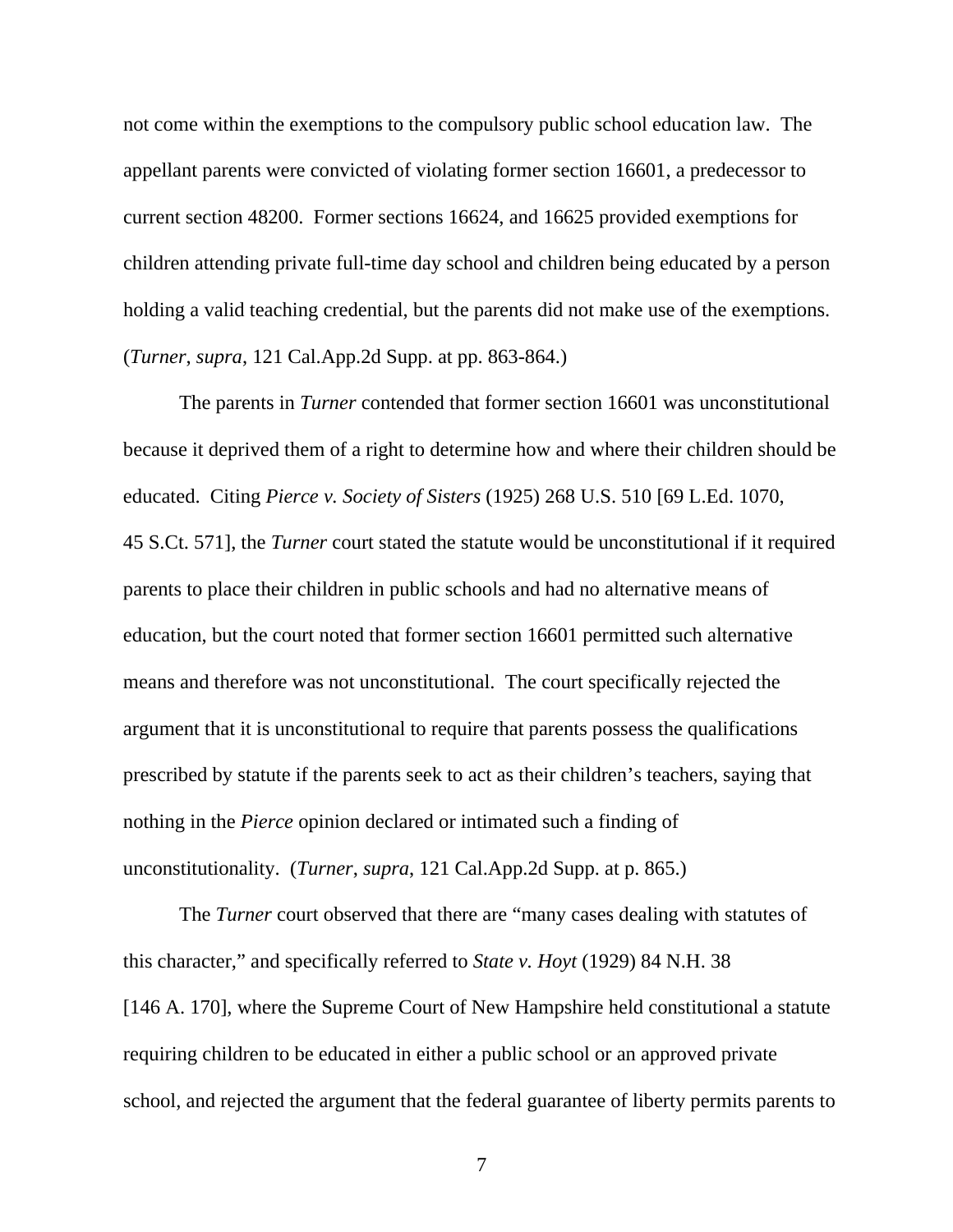resist such state statutes by having their children educated in their own home by the parents themselves or a private tutor. (*State v. Hoyt*, *supra*, 146 A. at p. 171; *Turner*, *supra*, 121 Cal.App.2d Supp. at pp. 865-867.) The *Turner* court observed that the court in *Hoyt* stated it would be an unreasonable burden on the state to have to supervise each and every home in which a child was being educated. (*Turner*, at pp. 866-867.) The *Turner* court further observed it could find no cases in which a court has held that a state's failure to permit home instruction as an alternative to public school education is unconstitutional. (*Id*. at p. 867.)

*Turner* also held that the subject former statutes were neither arbitrary nor unreasonable when they required that teachers in private full-time day schools only be "persons capable of teaching" and did not have to hold a valid teaching credential for the grade being taught, but did require that a home tutor hold such a credential. The court observed that whereas it is unreasonably difficult and expensive for a state to supervise parents who instruct children in their homes, supervising teachers in organized private schools is less difficult and expensive. (*Turner*, *supra*, 121 Cal.App.2d Supp. at p. 867.) Moreover, it would not be unreasonable for the Legislature to conclude that teachers in private schools would be directly supervised by the persons who run the schools, and such persons would have an interest in maintaining the required standard of instruction by competent teachers so that the schools would continue to qualify for the private full-time day school exemption. (*Id*. at pp. 867-868.)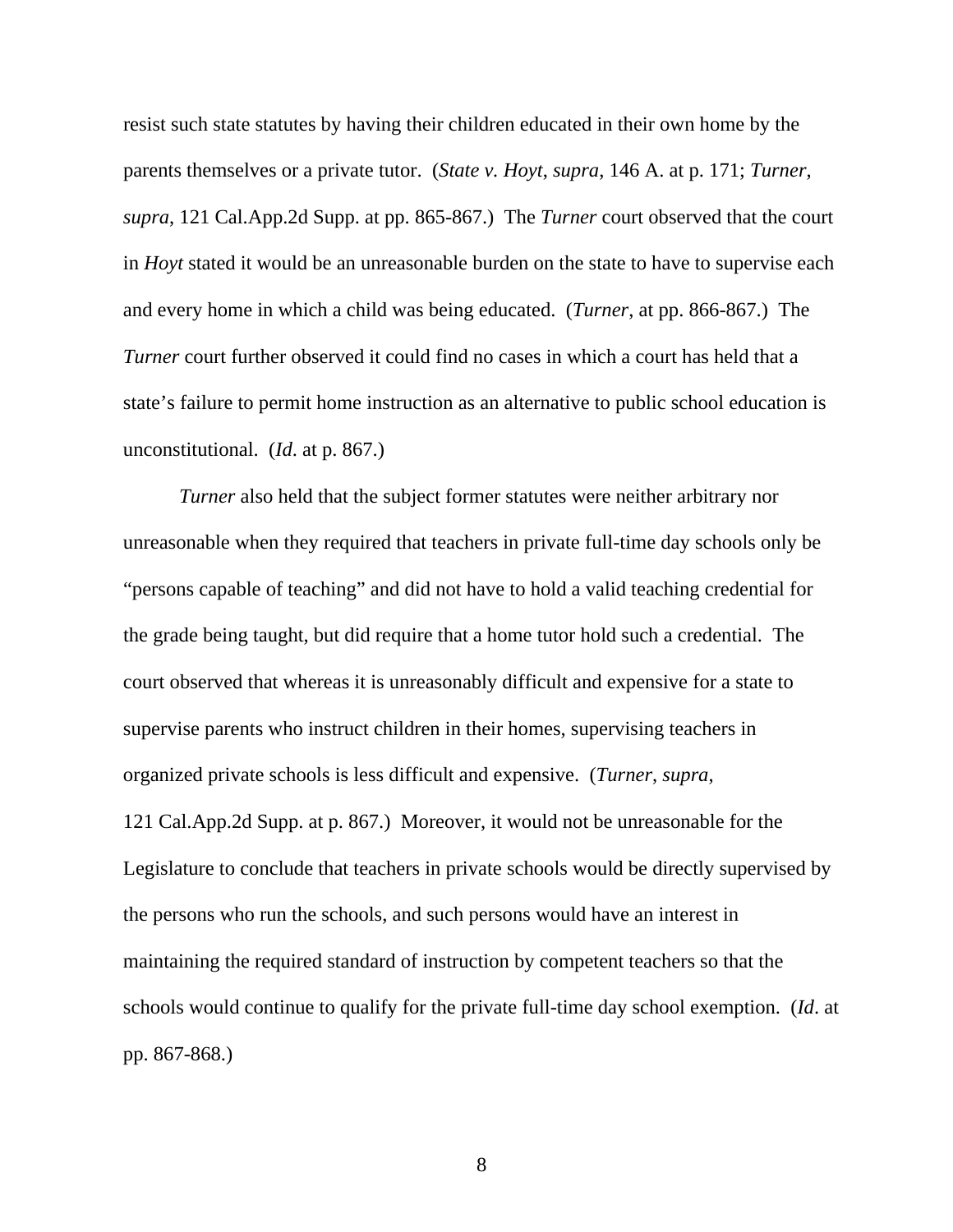Additionally, the *Turner* court rejected, and noted that courts in other states had also rejected, the notion that parents instructing their children at home come within the private full-time day school exemption in then-section 16624 (now section 48222). The court stated that a simple reading of the statutes governing private schools and home instruction by private tutors shows the Legislature intended to distinguish the two, for if a private school includes a parent or private tutor instructing a child at home, there would be no purpose in writing separate legislation for private instruction at home. (*Turner*, *supra*, 121 Cal.App.2d Supp. at p. 868; accord *Shinn*, *supra*, 195 Cal.App.2d at p. 693.) Moreover, even if being taught at a parent's home could be construed as attendance at a private day school, the parents in *Turner* had not demonstrated that their home already qualified as a private school under the requirements of the Education Code. (*Turner*, at p. 869.)

 Nor was the *Turner* court persuaded by the parents' contention that the education being provided to their children in their home was as good or better than the children would have obtained in a public or private school or through a credentialed tutor, and therefore the purpose of the statutes was satisfied. The court stated California's legislative scheme makes no such exemption to attendance in a public school. (*Turner*, *supra*, 121 Cal.App.2d Supp. at p. 868-869; accord *Shinn*, *supra*, 195 Cal.App.2d, at p. 694, where the court stated that "[h]ome education, regardless of its worth, is not the legal equivalent of attendance in school in the absence of instruction by qualified private tutors.")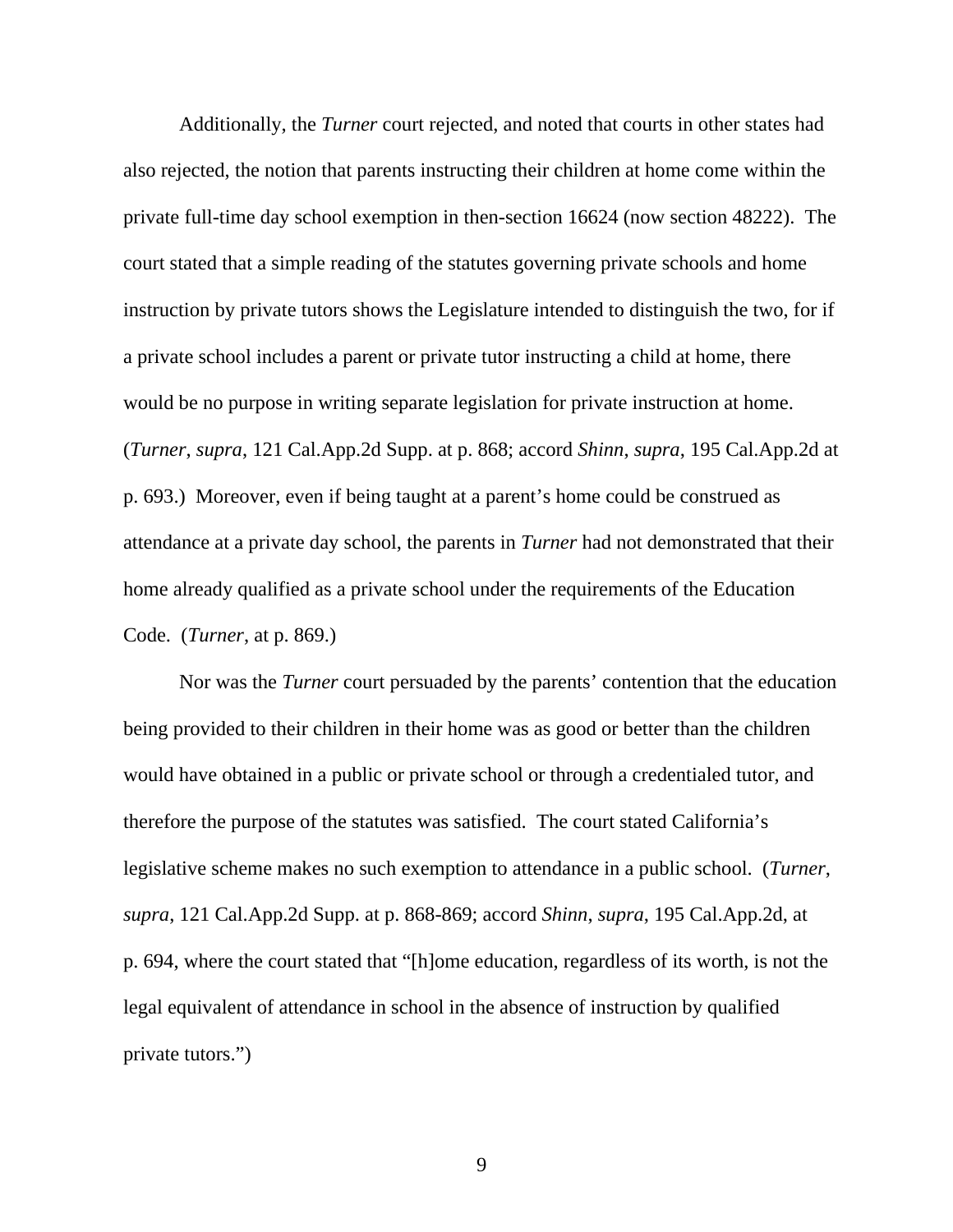*Turner* was cited with approval in *Board of Education v. Allen* (1968) 392 U.S. 236 [20 L.Ed.2d 1060, 88 S.Ct. 1923] ("*Allen*"). There, the Supreme Court stated: "Since *Pierce [v. Society of Sisters* was decided], a substantial body of case law has confirmed the power of the States to insist that attendance at private schools, if it is to satisfy state compulsory-attendance laws, be at institutions which provide minimum hours of instruction, employ teachers of specified training, and cover prescribed subjects of instruction. Indeed, the State's interest in assuring that these standards are being met has been considered a sufficient reason for refusing to accept instruction at home as compliance with compulsory education statutes. These cases were a sensible corollary of *Pierce v. Society of Sisters*: if the State must satisfy its interest in secular education through the instrument of private schools, it has a proper interest in the manner in which those schools perform their secular educational function." (*Id*., 392 U.S. at pp. 245-247, fns. omitted.) The *Allen* court cited *Turner* as a case in which home instruction was rejected as a means of complying with a state's compulsory education laws. (*Id*. at p. 247, fn. 8.) Moreover, as noted above, the appeal to the United States Supreme Court by the parents in *Turner* was dismissed for want of a substantial federal question. **3**

**<sup>3</sup>** In the instant case, the parents' citation to *Cassady v. Signorelli* (1996) 49 Cal.App.4th 55 provides them with no support for their assertion of a right to home school their children with the mother providing the educational instruction. *Cassady* is a family law case involving the question whether the trial court abused its discretion when it ordered that a minor child must attend a public or private school rather than be home schooled. Although the reviewing court stated that "a parent might normally have the right to provide home schooling, private schooling, or government schooling to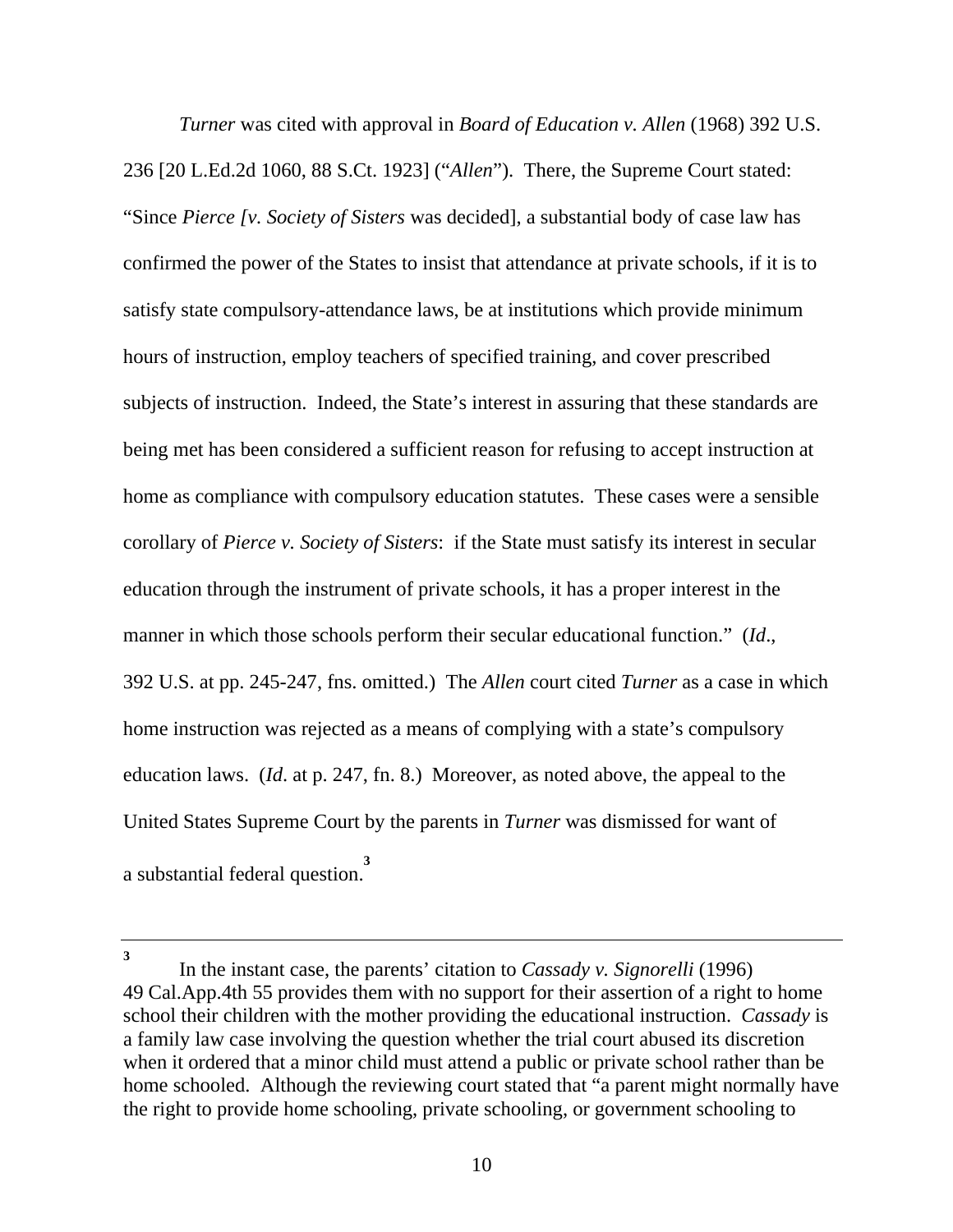The Legislature has not amended the substantive aspects of the compulsory education statutes that were analyzed in *Turner* and *Shinn*. Like those courts, we find no reason to strike down the Legislature's evaluation of what constitutes an adequate education scheme sufficient to promote the "general diffusion of knowledge and intelligence," which Article IX, section 1 of our Constitution states is "essential to the preservation of the rights and liberties of the people." We agree with the *Shinn* court's statement that "the educational program of the State of California was designed to promote the general welfare of all the people and was not designed to accommodate the personal ideas of any individual in the field of education." (*Shinn*, *supra*,

195 Cal.App.2d at p. 697.)

 $\overline{a}$ 

### 2. *Consequences of Parental Denial of a Legal Education*

 Because parents have a legal duty to see to their children's schooling within the provisions of these laws, parents who fail to do so may be subject to a criminal complaint against them, found guilty of an infraction, and subject to imposition of fines or an order to complete a parent education and counseling program. (§§ 48291 & 48293.) Additionally, the parents are subject to being ordered to enroll their children in an appropriate school or education program and provide proof of enrollment to the court, and willful failure to comply with such an order may be punished by a fine for civil contempt. (§ 48293.)

a child," the court did not address the requirements of the Education Code, nor the excellent treatment of California's public compulsory education law found in *Shinn* and *Turner*. The court simply ruled that based on the facts of the case, it was not an abuse its discretion to order that the child not be home schooled.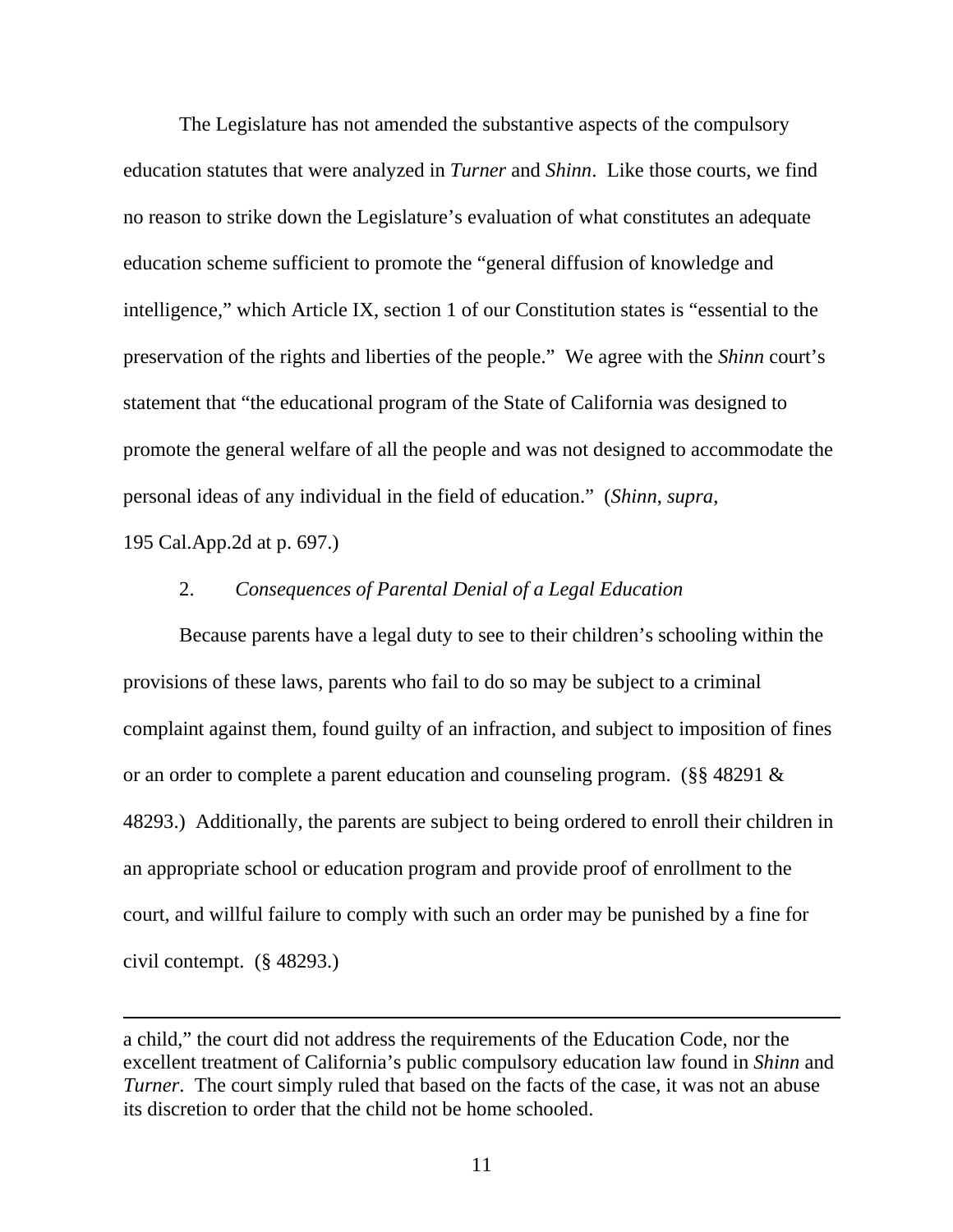Jurisdiction over such parental infractions may be assigned to juvenile court judges. (§ 48295; Welf. & Inst. Code, § 601.4.) Further, under section 361, subdivision (a) of the Welfare and Institutions Code, the juvenile court has authority to limit a parent's control over a dependent child, including a parent's right to make educational decisions for a child, so long as the limitations do not exceed what is necessary to protect the child; and under section 362, subdivision (d) of that code, the juvenile court may make reasonable orders directed at the parents to ensure that the child regularly attends school. An order directing a child's regular attendance at school in compliance with the Education Code's provisions for compulsory education is a protection against the child being adjudged a habitual truant, while it also recognizes the child's rights under California's compulsory public education law.

## 3. *Analysis of the Education Issues in the Instant Case*

 The parents in this case assert that when the mother gives the children educational instruction at home, the parents are acting within the law because mother operates through Sunland Christian School where the children are "enrolled." **4** However, the parents have not demonstrated that mother has a teaching credential such that the children can be said to be receiving an education from a credentialed tutor. It is clear that the education of the children at their home, whatever the quality of that

**<sup>4</sup>** In support of the parents' home schooling, Terry Neven, Sunland Christian School's administrator, submitted a letter in which he stated the school is a private school and the two younger children are enrolled there. The letter fails to mention that the children do not actually receive education instruction *at the school*.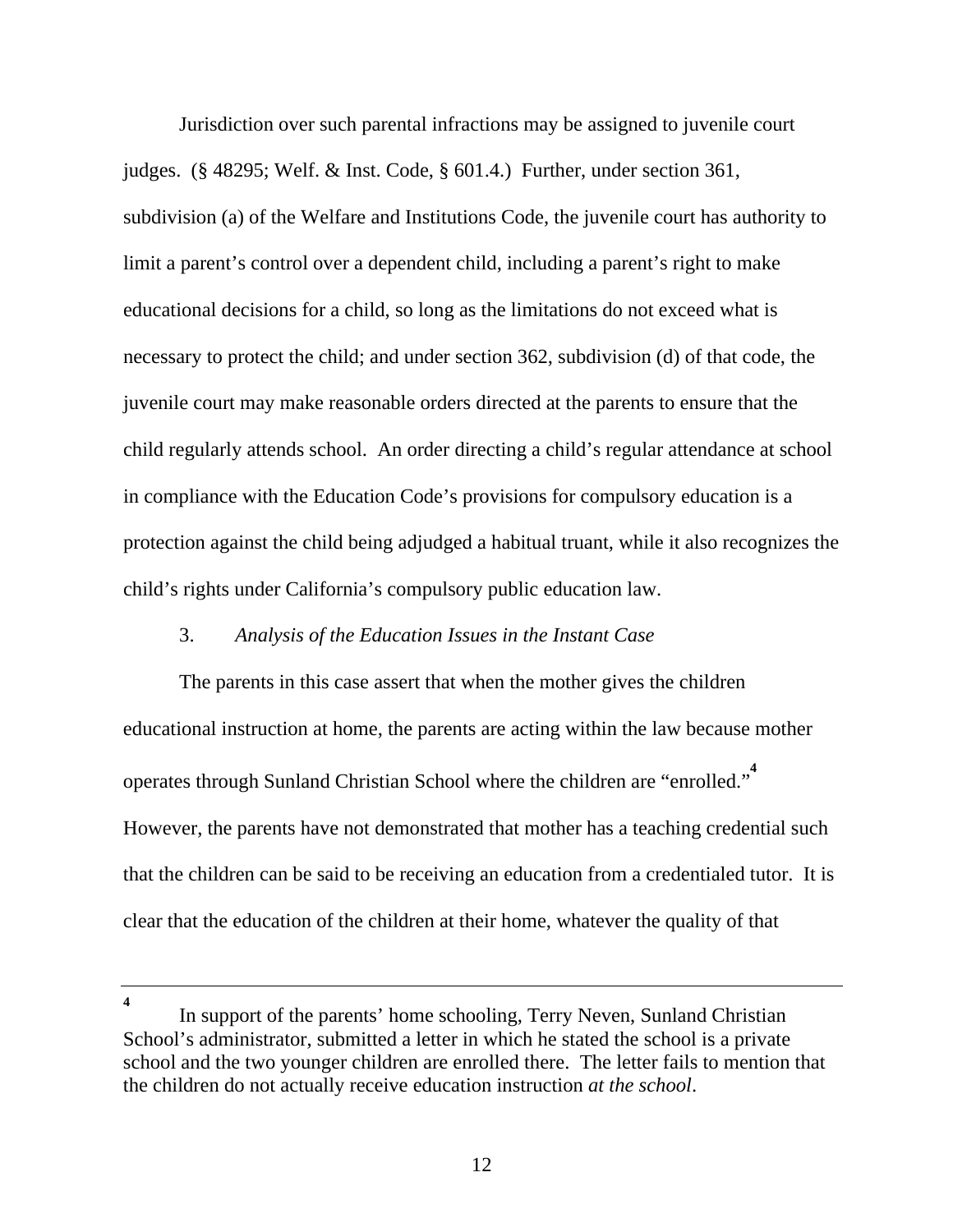education, does not qualify for the private full-time day school or credentialed tutor exemptions from compulsory education in a public full-time day school.

 The parents are not aided by a letter from the Lynwood Unified School District stating that Sunland Christian School "appeared to be a valid charter school." Aside from the fact that Sunland Christian School cannot be a charter school unless it is, among other things, part of California's public school system and nonsectarian, the parents present no authority to the effect that a charter school can excuse the statutory requirement that tutors be credentialed if their students are to come within the tutor exemption to compulsory public school education.

 Likewise, an affidavit of Sunland Christian School administrator Terry Neven provides no authority for the parents' home schooling. In the affidavit, Neven talks at length about "independent study" programs, including his school's independent study program. He does not mention any Education Code section that provides for parents teaching their children by "independent study" through private schools. Section 51745 et seq. provides for independent study for students, through a school district or a county office of education; however, its purpose is to provide students with certain educational opportunities, such as education during travel, or individualized

**<sup>5</sup>** Charter schools are part of, and are under the jurisdiction of, California's public school system. (§ 47615; *Wilson v. State Bd. of Education* (1999) 75 Cal.App.4th 1125, 1137 et seq.) They must be nonsectarian in their programs and all other operations, they cannot charge tuition, and they cannot be conversions from private schools. (§§ 47605, subd. (d)(1) & 47602, subd. (b); *Wilson*, at p. 1131.) Their teachers must be credentialed as teachers in other public schools would be required to be credentialed. (§ 47605, subd. (*l*); *Wilson*, at p. 1137.)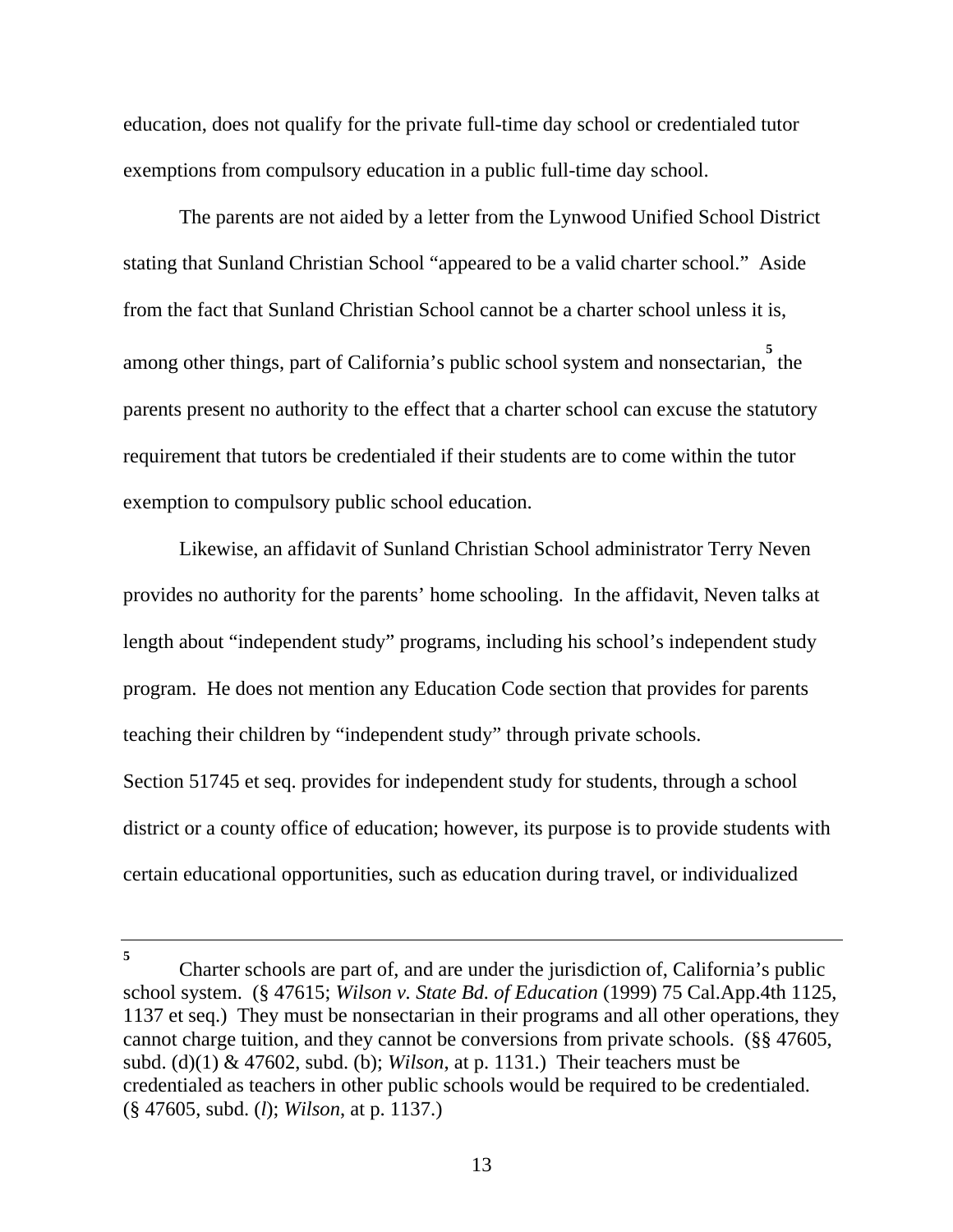study in an area of interest or subject not currently available in the regular school curriculum. Clearly, section 51745 does not apply to mother's home schooling of the children.

 Nor is there importance to Mr. Neven's statement, in a letter to the Lynwood Unified School District, that Sunland Christian School "has been evaluated by both Los Angeles Unified School District and the Los Angeles County Office of Education to be in compliance with state laws."<sup>6</sup> Such representation does not constitute a statement that the Los Angeles Unified School District and the Los Angeles County Office of Education knowingly gave their stamp of approval to children being deprived of an education in a public or private full-time day school setting, or by a credentialed tutor, through the ruse of enrolling them in a private school and then letting them stay home and be taught by a non-credentialed parent.

 Although Mr. Neven reported to the Lynwood Unified School District that he makes visits to the parents' home about four times a year, and although some of the children in the family reported to the Department of Children and Family Services social worker that they were given tests at the end of some school years and they took the tests at the Sunland Christian School, the fact remains that the children are taught at home by a non-credentialed person. Moreover, the very language of section 48222 is an implicit rejection of the parents' position that having someone from Sunland Christian

Both the Lynwood and the Los Angeles school districts are mentioned in Mr. Neven's letter because the children live in one school district, and the Sunland Christian School is in the other school district.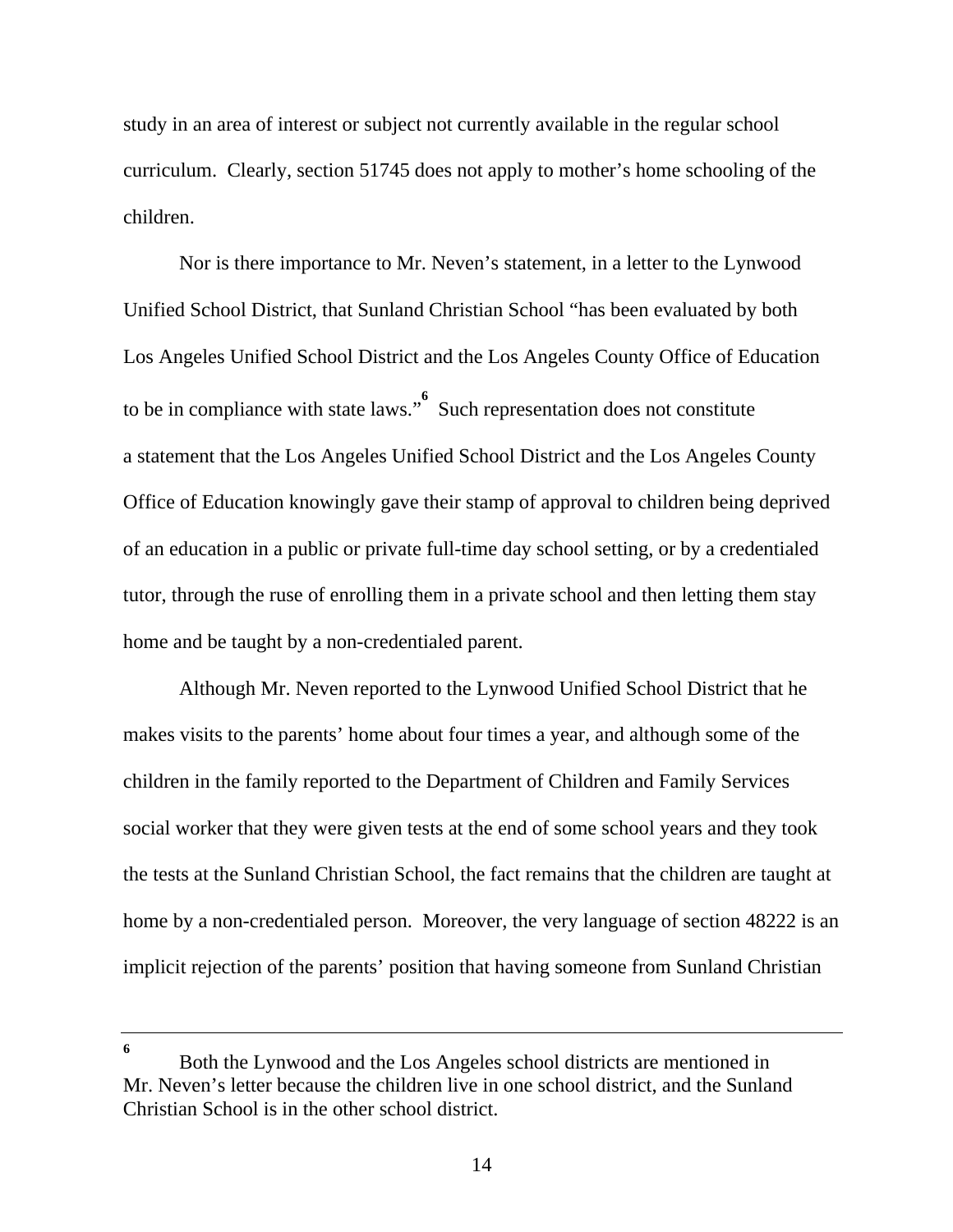School monitor mother's instruction of the children is sufficient. Section 48222 provides an exemption from compulsory public school education for "[c]hildren who are being instructed *in* a private full-time day school." (Italics added.) It is the language of the statutes that constitutes California's plan for education of its children. Thus, under California's compulsory public school education law, Mr. Neven's occasional observation of mother's instruction of the children and their occasional taking of tests at the private school is without legal significance.

 Lastly, we address the parents' claim that they home school their children because of religious beliefs. We recognize that "a State's interest in universal education . . . is not totally free from a balancing process when it impinges on fundamental rights and interests, such as those specifically protected by the Free Exercise Clause of the First Amendment, and the traditional interest of parents with respect to the religious upbringing of their children so long as they . . . 'prepare [them] for additional obligations.' " (*Wisconsin v. Yoder* (1972) 406 U.S. 205, 214 [32 L.Ed.2d 15, 92 S.Ct. 1526] (*Yoder*)*.*) The parents cite *Yoder* as a basis for their contention that their religious beliefs entitle them to refuse to send their children to school.

*Yoder* involved children whose parents' religion (Amish) accepted education given outside of the home for grades one through eight but mandated that children not continue their education in a public or private school past the eighth grade. The *Yoder* court rejected the notion that parents have a *universal right* to refuse to obey a state's compulsory education law. The court recognized that "allowing every person to make his own standards on matters of conduct in which society as a whole has important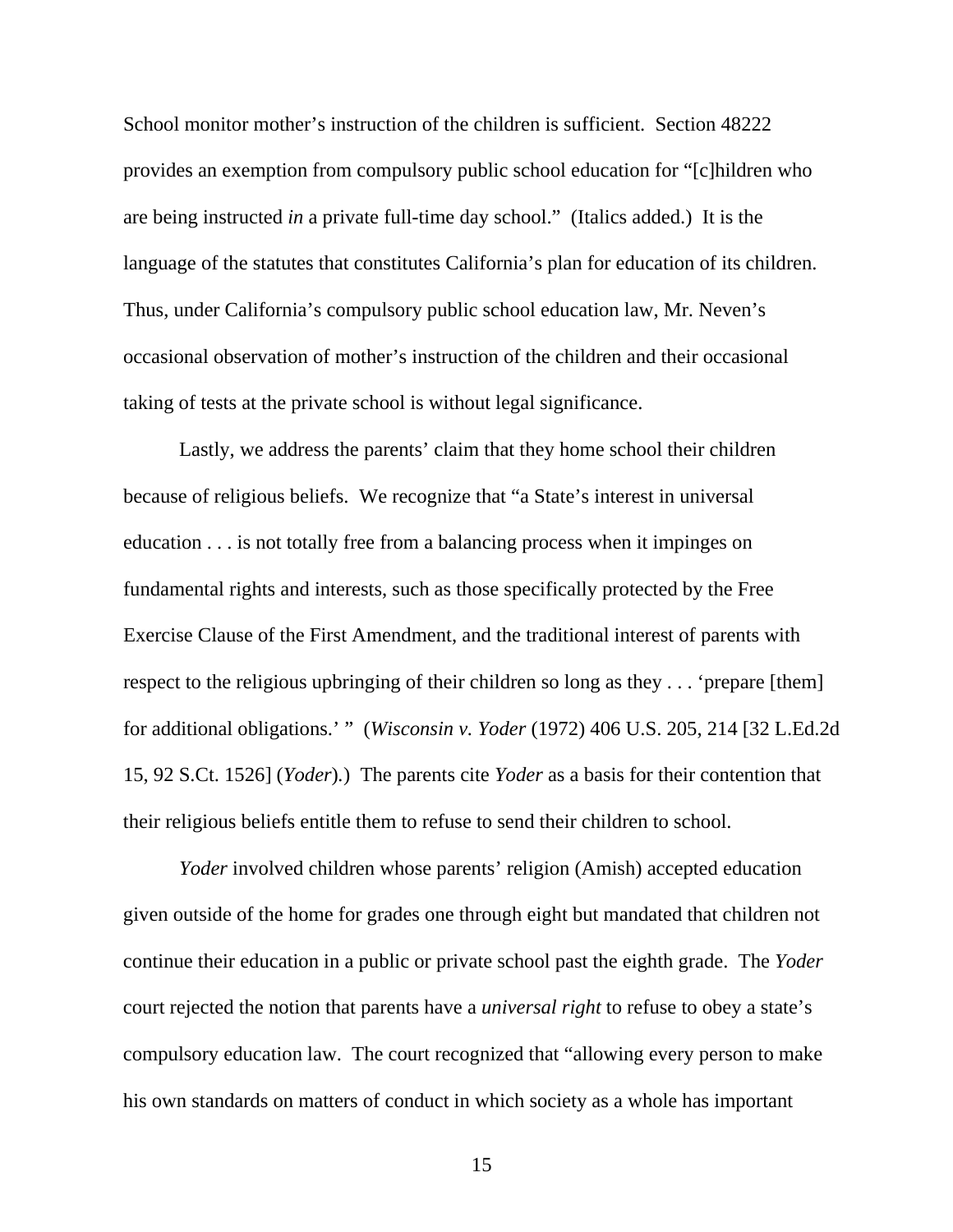interests" is precluded by "the very concept of ordered liberty," and thus, "if the Amish asserted their claims because of their subjective evaluation and rejection of the contemporary secular values accepted by the majority, . . . their claims would not rest on a religious basis" but rather would be philosophical and personal. (*Yoder*, supra, 406 U.S. at pp. 215-216.) However, from the testimonial evidence of scholars on the subjects of religion and education, the court found that the Amish traditional way of life does not rest on personal preferences but rather on "deep religious conviction, shared by an organized group, and intimately related to daily living" (*id*. at p. 216), and the Amish religious beliefs and style of living are centuries old (*id*. at p. 217). "Old Order Amish communities today are characterized by a fundamental belief that salvation requires life in a church community separate and apart from the world and worldly influence. This concept of life aloof from the world and its values is central to their faith." (*Id*. at p. 210.) Testimony showed that not only were the values taught in high schools contrary to those of the Amish religion, but attendance at high school takes Amish children away from their community during the period of their lives when they are to acquire Amish attitudes and integrate into the Amish religious community. The *Yoder* court observed that Amish children receive an informal vocational education in their own communities after graduation from eighth grade that prepares them to be productive members of the Amish community. (*Id*. at pp. 211-212, 222.) Moreover, one of the witnesses testified that compulsory high school education for Amish children would "ultimately result in the destruction of the Old Order Amish church community as it exists in the United States today." (*Id*. at p. 212.)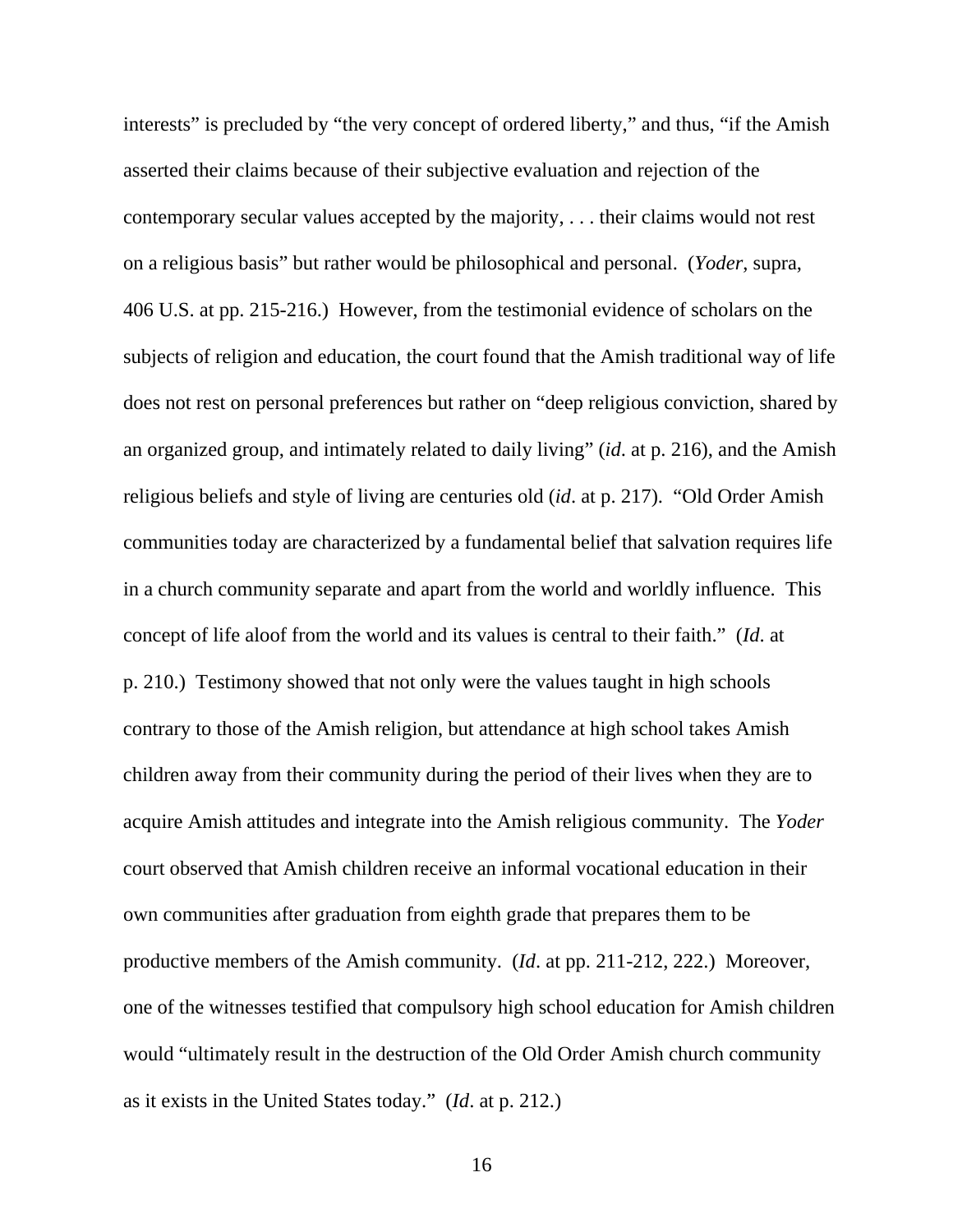The parents in the instant case have asserted in a declaration that it is because of their "sincerely held religious beliefs" that they home school their children and those religious beliefs "are based on Biblical teachings and principles." Even if the parents' declaration had been signed under penalty of perjury, which it was not, those assertions are not the quality of evidence that permits us to say that application of California's compulsory public school education law to them violates their First Amendment rights. Their statements are conclusional, not factually specific. Moreover, such sparse representations are too easily asserted by any parent who wishes to home school his or her child.

#### 4. *Remand for Further Proceedings*

 Because the trial court in this case simply ruled that the parents have a constitutional right to home school their children, the court made no explicit factual findings concerning the parents' compliance with California's compulsory public education law. So that findings and legal conclusions can be made on the record by the trial court, we will remand the case for a hearing on the issue whether the parents have been in compliance with that law.

 The dependency court should exercise the authority, granted to it by Welfare and Institutions Code sections 361, subdivision (a), and 362, subdivision (d), to order the parents to comply with the Education Code. Upon remand, absent any legal ground for not doing so, the court must order the parents to (1) enroll their children in a public full-time day school, or a legally qualified private full-time day school and (2) see to it that the children receive their education in such school. Given the history of this family,